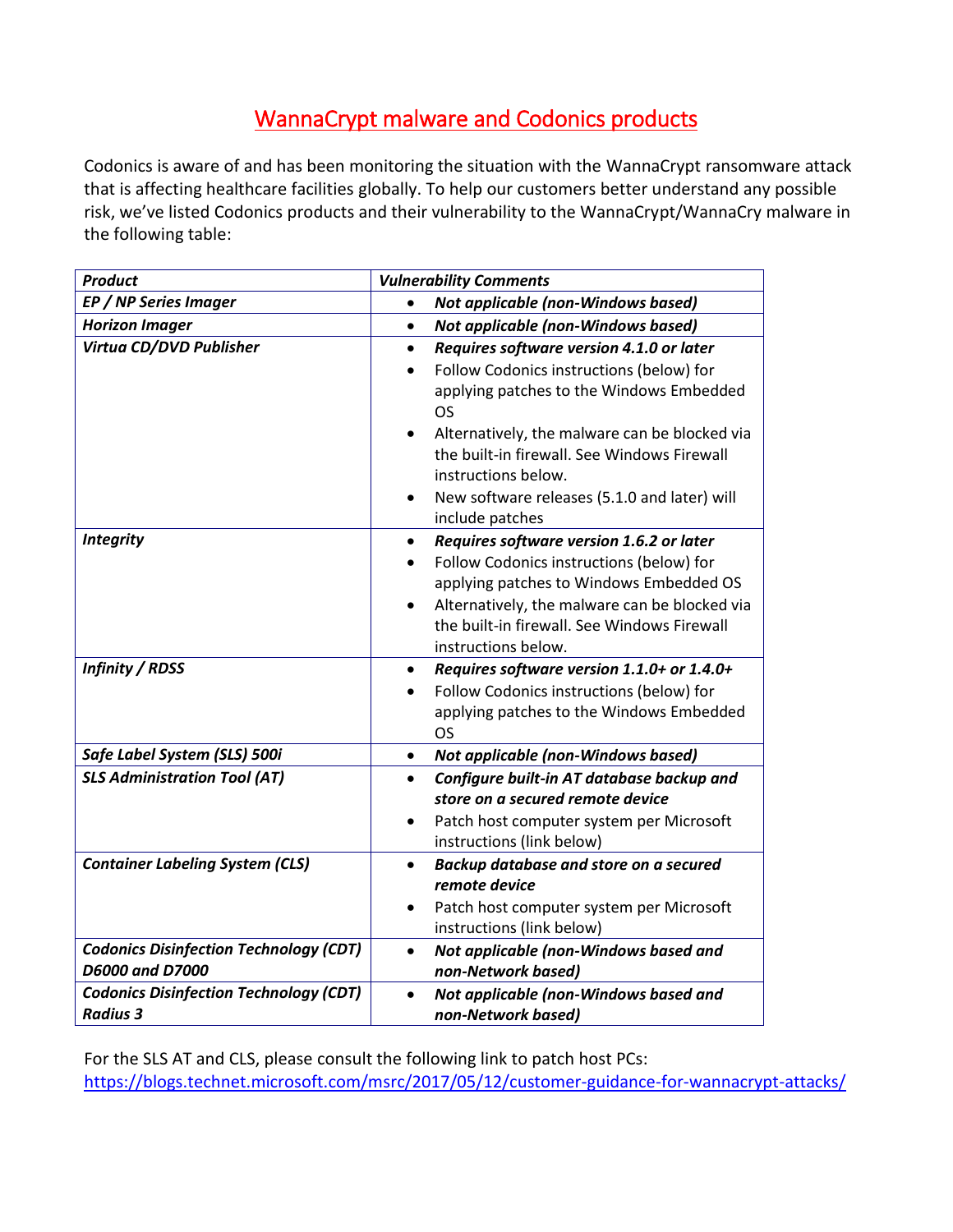### Virtua Software versions 4.1.0 through 5.0.0

Download the Codonics security update for both Win XP and Win 8 operating systems from:

[http://www.codonics.com/Support/Virtua/smb\\_4548-1.0.exe](http://www.codonics.com/Support/Virtua/smb_4548-1.0.exe)

Follow the instructions in the Virtua Software Updates Technical Brief to apply the update:

[http://www.codonics.com/Support/Virtua/pdf/tech/Software\\_Updates-901-215-001.pdf](http://www.codonics.com/Support/Virtua/pdf/tech/Software_Updates-901-215-001.pdf)

Once the update process is complete, navigate to the Help tab of the User Interface. The version will now have the text string "smb\_4548\_1.0" appended to it.

> Software Version Version: v4.2.0 / smb\_4548\_1.0 *Example: Software version v4.2.0 with security patch applied.*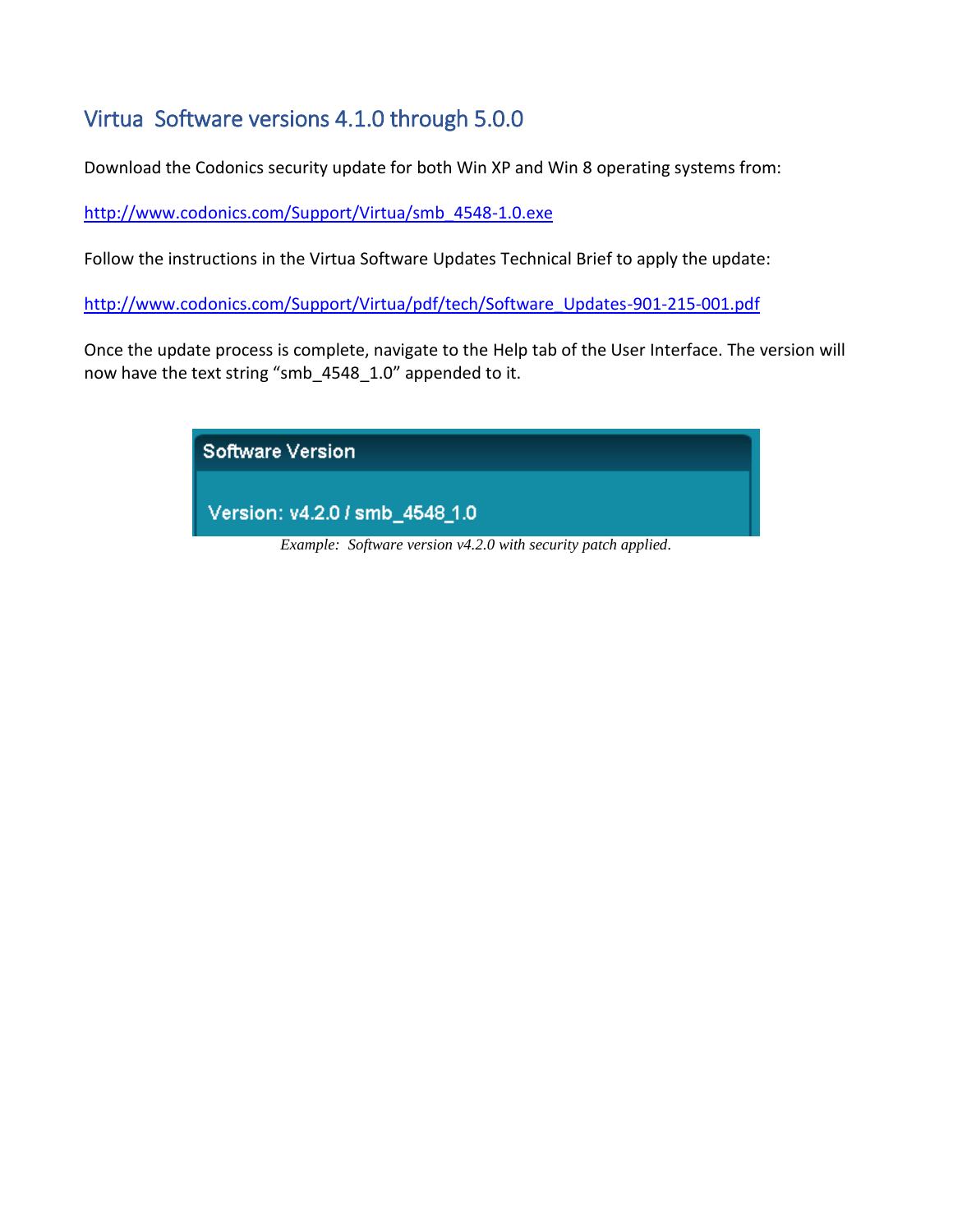# Integrity 1.6.2+ (Windows XP Embedded)

Download the English language security update for Windows XP SP3 x86 (not the installer for Windows XP Embedded SP3 x86) from:

[http://download.windowsupdate.com/d/csa/csa/secu/2017/02/windowsxp-kb4012598-x86](http://download.windowsupdate.com/d/csa/csa/secu/2017/02/windowsxp-kb4012598-x86-custom-enu_eceb7d5023bbb23c0dc633e46b9c2f14fa6ee9dd.exe) custom-enu eceb7d5023bbb23c0dc633e46b9c2f14fa6ee9dd.exe

Follow the instructions below to apply the updates:

- 1. Transfer the update file to the system's SmartDrive (by either copying over the network or physically removing).
- 2. Attach a mouse and keyboard to the USB ports.
- 3. Press the Windows Key + D on the keyboard to hide the Codonics user interface.
- 4. Press the Windows Key + E on the keyboard to open a Windows Explorer window.
- 5. Left-click the SmartDrive (labelled CODONICS).
- 6. Press Enter on the keyboard to navigate to that drive (double-click is disabled).
- 7. Left-click the update file on the SmartDrive.
- 8. Press Enter on the keyboard to run the file (double-click is disabled).
- 9. Click the Next button.
- 10. Click the I Agree checkbox, and click the Next button.
- 11. Wait for the update to install.
- 12. Click the "Do not restart now" checkbox, and click the Finish button.
- 13. Press and hold the Alt button the keyboard.
- 14. While holding the Alt button, press the Tab button until the Firefox window is selected, then release both buttons. This will display the Codonics user interface.
- 15. Manually reboot the system from the Codonics user interface.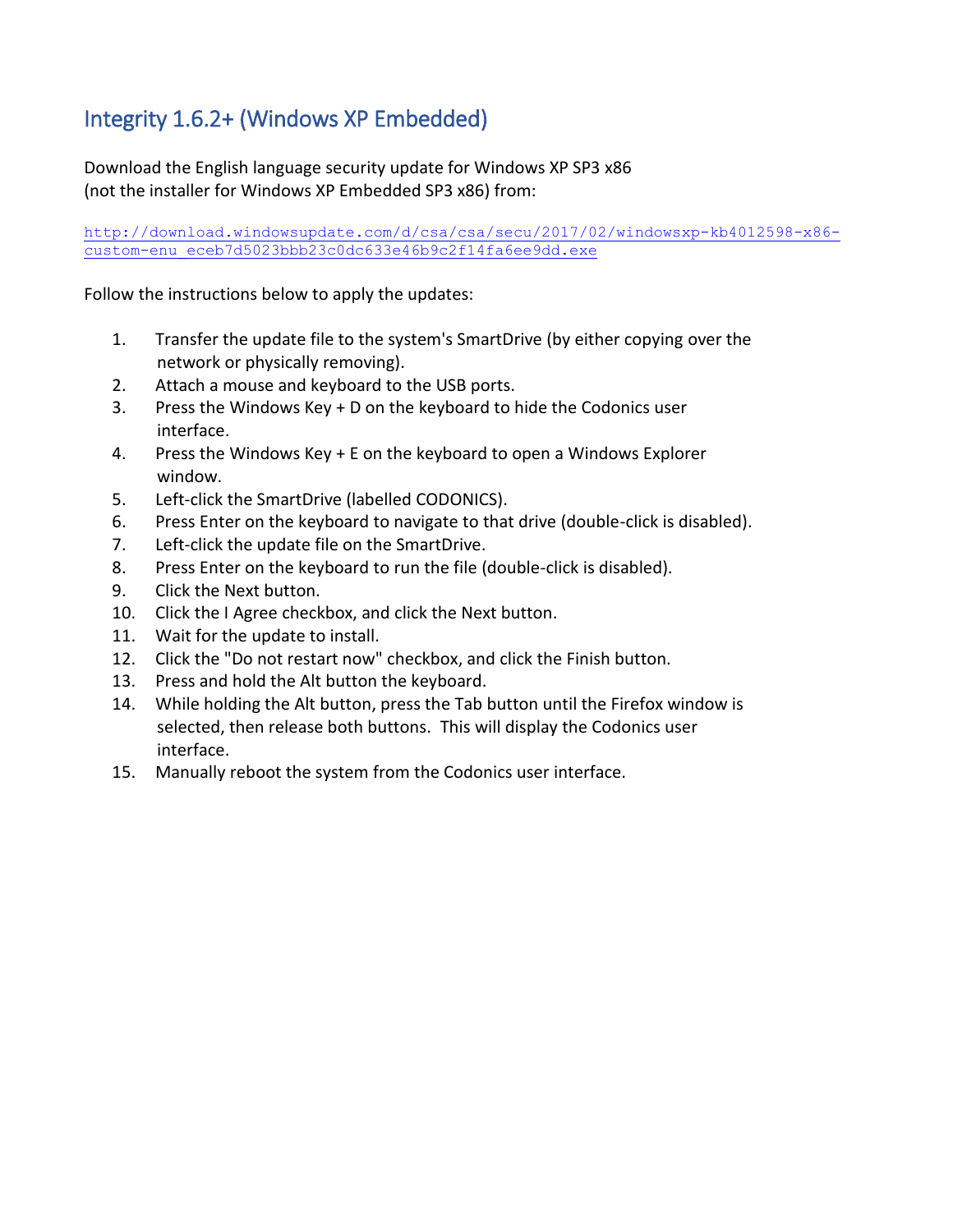#### Windows Firewall for Virtua / Integrity

If you are not using any file-sharing features, you may block the network port used to spread the malware.

1. Set the following fields in the Network Profile contained on the SmartDrive:

```
firewallEnabled_ = true
smbFileShareFirewallPortOpen_ = false
```
2. Manually reboot the system from the Codonics user interface.

*NOTE: Setting these fields will disable file sharing, which includes the Direct-to-Disc feature on Virtua, and Remote SmartDrive Access on both products.*